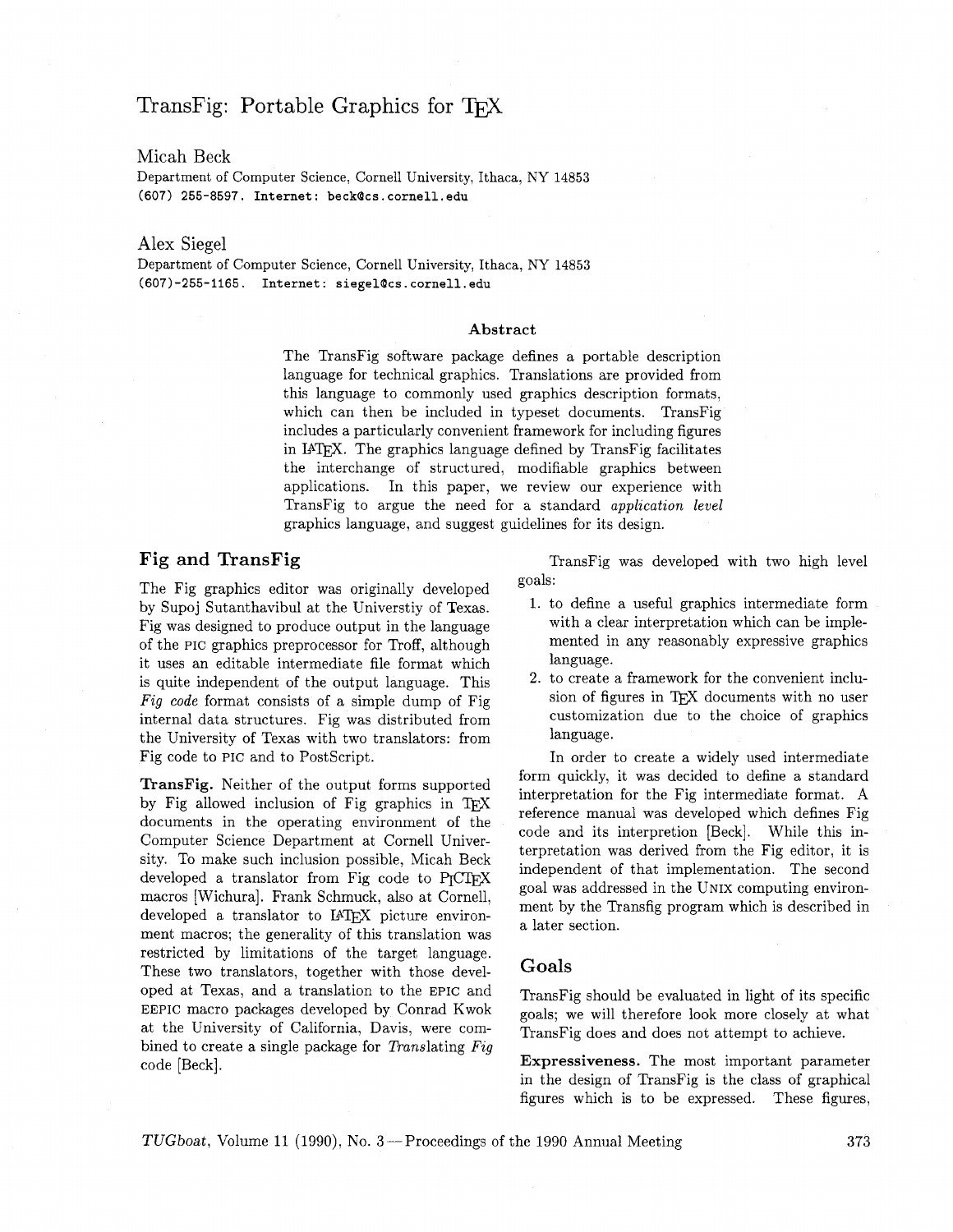which we call *technical graphics*, are combinations of graphical primitives with embedded text; bitmaps are not included. Primitives are simple lines and curves, with properties such as dotted or dashed lines, shading, and arrow heads; text properties include font and size.

Technical graphics are typically used to illustrate some idea or example. The content of such figures is transmitted mainly through the shape and labelling of primitives and their placement relative to one another. This should be considered in contrast to the pixel-level precision required to produce highly detailed or realistic images (For examples, see Appendix A).

Restricting our interest to technical graphics limits the possible uses for TransFig. On the other hand, it allows us to give a less precise interpretation to Fig code than is required for a general purpose graphics language such as Postscript. A less exact interpretation in turn eases the task of producing a correct implementation using a wide variety of output languages.

TransFig does not attempt to model the expressiveness of Postscript. its most flexible output form. The goal of portability leads TransFig to a level of expressiveness closer to the least common denominator of its output forms. This has led to a reluctance among some developers of Fig to maintain compatibility with the TransFig interpretation of Fig code.

**Portability.** Portability of graphics is a goal which underlies many other choices in the design of Trans-Fig. We have mentioned portability as a limiting factor on the precision and expressiveness of the interpretation of Fig code; it also rules out local or non-standard interpretations. In this context, portability means that a document, including figures, can be moved between operating environments.

To illustrate this point, consider the specification of bitmap patterns for area fill. It would be possible to increase the flexibility of the area fill specification by using a local configuration file to map logical names of area fill types to actual bit patterns. This would, however, also reduce the portability of the resulting Fig code. For this reason the list of area fill patterns defined by TransFig is not locally extensible; the intent is for this list to be extended at the discretion of the developers of TransFig.

**Ease of inclusion.** One goal of TransFig is to allow the user to specify the location of a figure within a TEX document with a simple command which requires no information about the figure except the name of the Fig code file. This means that the TFX file produced by TransFig must include all the spacing information required for the proper placement of graphics relative to the surrounding text; the bounding box of the figure must be known.

The details of how to include figures described in Fig code in a document will be discussed later. The problem of calculating the bounding box points up one of the main problems of the definition of Fig code. Formatted text embedded in figures is not handled properly by TransFig, since the bounding box of the text is known only after it has been formatted.

# **Implement at ion**

The current implementation of TransFig is a compromise; it meets some of the above goals, and meets others only partially. Further discussion of the current implementation can be found in the TransFig manual [Beck].

**The Fig2dev program.** All Fig code translation programs are derived from F2p, the original program written by Supoj Sutanthavibul to translate Fig code to PIC. The TransFig translators were named Fig2pic, Fig2ps, Fig2tex, Fig2latex, and Fig2epic to differentiate them from the original versions.

Recent releases of TransFig have combined these five translation programs into a single program called Fig2dev. This program consists of a common control structure which uses a standard subroutine interface to produce a specific output form. A specific translation is then implemented as a set of subroutines meeting this interface, much like an operating system device driver.

**Output languages.** The translations currently implemented by Fig2dev are from Fig code to the following output languages:

- P<sub>I</sub>CI<sub>F</sub>X, a general picture environment for T<sub>F</sub>X which uses only native TEX facilities [Wichura].
- IATFX picture environment, a restricted graphics facility that uses special fonts which are a standard part of IAT<sub>F</sub>X [Lamport].
- EPIC (Extended Picture Environment), a more flexible extension of  $IATFX$  picture environment [Podar.
- EEPIC (Extended EPIC), a generalization of EPIC which uses an extension of TFX's DVI output format [Kwok].
- PostScript, a general graphics description language often proposed as an industry standard [Adobe].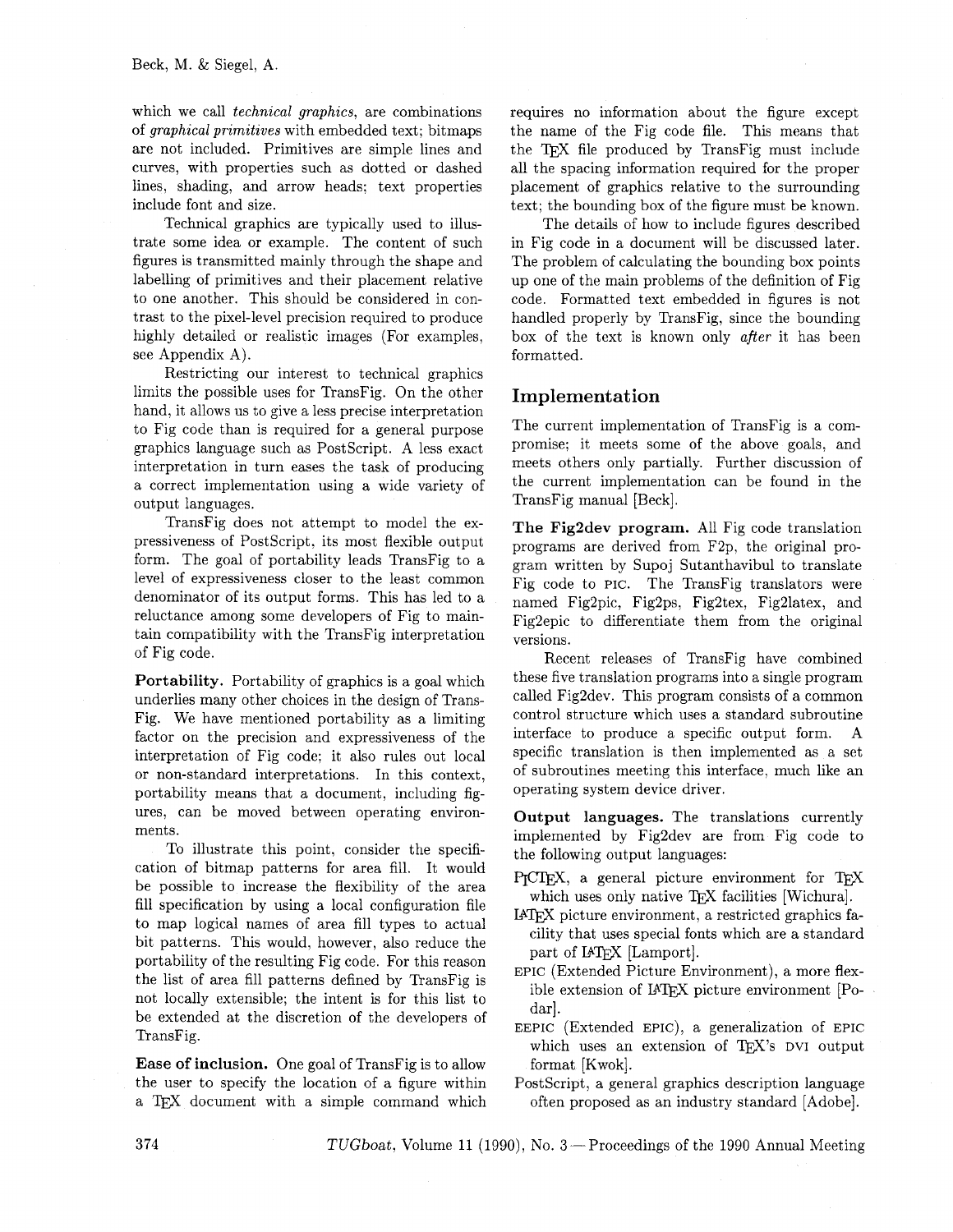PIC, a graphics language designed for the Troff typesetting program [Kernighan].

None of these output languages can be used to include any figure in all operating environments; taken together they provide a translation compatible with most environments. TEX has no native graphics facility, so each output language must strike a balance between generality and adherence to standards.

- P<sub>I</sub>CT<sub>E</sub>X draws lines using a text character, usually the period, as a pen. This strategy, together with the implementation of all calculations using  $T_FX$ integer registers, allows graphics to be generated using only standard features. Formatting complex figures. however, is slow and can require a very large internal TFX memory.
- IATFX picture environment uses special drawing fonts which are a standard part of  $IATFX$ ; however, the class of figures which can be represented is quite restricted; slopes of lines are restricted to a small set, curves and area fill are not implemented at all.
- $EPIC$  is an extension of  $IATFX$  picture environment which can represent a broader, but still restricted, class of figures using the same  $IATEX$  drawing fonts.
- EEPIC is a reimplementation of EPIC which uses a graphics extension of the DVI output format (tpic specials), and therefore requires non-standard software support.
- PostScript is a very general graphics description language which requires non-standard software (and often hardware) support.
- PIC figures require non-standard software support to be included in TFX documents (tpic specials).

**The Transfig program.** The goals of generality and portability are addressed by the Fig2dev program; the Transfig program provides ease of graphics inclusion, at least in the UNIX operating environment. Each figure in a document is represented by a separate Fig code file. In order to create a printable document, these figures must be translated to some TFX-compatible output language, and appropriate commands must be inserted in the TEX document. These commands will, in general, depend on the choice of output language. The Transfig program hides these details from the user by automating them.

The mechanics of including a set of figures expressed in a given graphics language can be divided into two parts: certain definitions required by all figures, and a particular set of commands for each figure. To allow the automatic generation of the initial definitions, the user must \input into the document the file transfig.tex, which will be created by Transfig. For each Fig code file named figure .fig, the user must input into the document the file figure. tex, which will also be created by Transfig.

The Transfig program takes as arguments an output language and the list of Fig code files. It creates an initial file of definitions transfig.tex, and it creates a Makef ile which, when processed by the UNIX Make facility, invokes Fig2dev to translate each Fig code file into an appropriate  $T_F X$  file.

The transfig.tex file generally inputs style or macro files specific to a given output language. The file figure. tex may be a large file of graphics commands. Some output forms, notably PostScript, require the creation of an additional file. which is given an appropriate suffix such as figure **.ps.** The file figure tex will then contain  $TrX$  commands which make reference to the PostScript file.

**TransFig compatibility.** The most powerful aspect of TransFig is that it defines a non-proprietary application level language for the description and transfer of technical graphics. By application level, we mean a language which describes graphics primitives at a level high enough to be edited by users or conveniently translated to other forms. In contrast, PostScript is a description level language; it is impossible to recover the higher level primitives from PostScript, particularly the text formatting commands. TransFig is non-proprietary in the sense that it is not under the exclusive control of the developer of any particular software tool. It is based on the Fig graphics editor, but has a definition and interpretation of its own.

Many application level description languages have been defined; every structured graphics editor defines an intermediate format for storage of figures, and ultimately translates it to a printable form. Since such a storage format is seen only as a utility for one graphics editor, there is generally little attention paid to its design. The definition of the format is encoded in the programs which use it, and can change with every release. These proprietary graphics formats are not useful for interchange of graphics between applications.

Fig code is derived from the proprietary graphics format of the Fig graphics editor. In fact, recent developers of Fig have defined PostScript-oriented extensions to the format which are not compatible with the standard TransFig interpretation. To distinguish the TransFig definition of Fig code, we refer to it by its version identifier TFX (for TransFig

*TUGboat,* Volume 11 (1990), No. **3** -Proceedings of the 1990 Annual Meeting *375*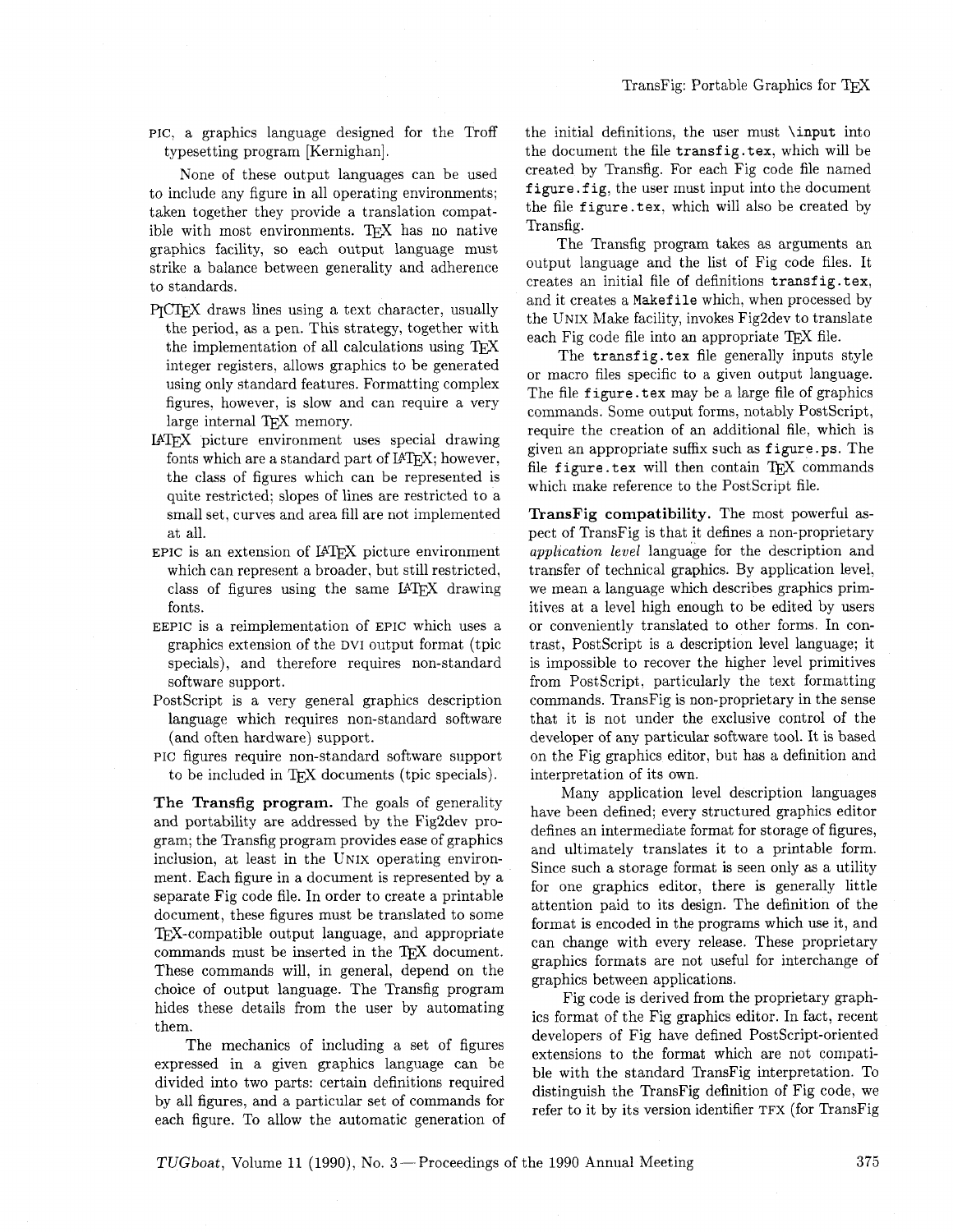extension). TFX is a language with a fixed syntax and interpretation, albeit somewhat loosely specified. This makes it appropriate as a target language for other graphics applications.

The most flexible version of the Fig graphics editor currently available is Fig 1.4.FS, or Fig-FS, which supports all TFX features. Fig-FS is a version of Fig Version 1.4 Release 2, the last release distributed from Texas, enhanced by Frank Schmuck of Cornell, and runs under the SunView windowing system.

XFig 2.0 is the most recent version of Fig which runs under the X Windowing System. XFig has been developed by several people; Brian Smith of the Lawrence Berkeley Laboratory has made the most recent improvements. XFig supports one of two Fig code dialects for use as an intermediate language, TFX and its own 2.0 format; the choice is made at compile time. Fig code 2.0 is a PostScriptoriented extension to Fig code; the PostScript driver in recent versions of the Fig2dev program supports both dialects.

Several programs are currently compatible with TransFig and with one another through their use of TFX. These include:

Gnuplot, a numerical plotting program, which can produce output in TFX;

Pic2fig, which translates PIC into TFX;

Plot2fig, which translates the UNIX plot file format to TFX.

TransFig is a flexible and widely used tool for the portable exchange and inclusion of graphics. This success has come in spite of serious shortcomings which the definition of TFX has inherited from the initial implementation of Fig. In any case. it is worthwhile asking what the most appropriate application level graphics format for technical graphics in TFX documents would be.

## **Intermediate Languages**

Fig code has serious shortcomings as an application level graphics description language. These problems include:

- 1. an unreadable syntax,
- 2. an ad hoc integration of text with graphics,
- **3.** limited facilities for the creation and use of composite graphics objects.

The least important problem is the syntax; it is mainly troublesome to software developers. In order to be easily parsed using the C language I/O library, Fig code consists almost solely of numbers; strings are used only to represent text objects. **A** 

more readable syntax similar to that of PostScript would be preferable. The other points are more troublesome, and the first question to address is: why not settle on PostScript as a standard graphics language for TFX?

PostScript. It is commonly held that one graphics language will suffice for all document description needs, and that PostScript is the appropriate standard. As we have pointed out, the level at which graphics are described in PostScript is too low to be useful as an application level representation. The function served by Fig code is simply different from that served by more primitive languages.

If PostScript were accepted as the standard graphics language for T<sub>F</sub>X, no higher level standard would be needed to provide portability. On the other hand, PostScript is very general and a full implementation places a substantial and unnecessary burden on users of technical graphics. A simpler extension to the DVI format would suffice for that purpose.

A simple interface designed to meet a specific purpose can insulate a software system from changes in technology. This is an important function of nonproprietary document description languages like Fig code or the TFX DVI format. It is possible that PostScript will be superceded by another popular page description language; the TEX community should not be tied to a single low level interface.

Note that the choice of PostScript or some other language of equivalent power is not important for our purposes. The complexity of technical graphics does not change rapidly; like technical prose, figures which convey ideas are best expressed with simple constructs. The full flexibility of PostScript is not required, and may in fact distract the technical writer.

**Embedded text.** Integrating text into graphics turns out to be more of a problem than integrating graphical figures into text documents. The problem is that a graphical interpreter may not be able to deduce what the size and shape of the text will be after formatting. On the other hand, it is necessary to allow formatting of text, in order to give unity to the appearance of the text and figures, and because technical graphics often require complex equations to be embedded.

Because of this problem, the TransFig interpretation of Fig code does not allow any embedding of formatting commands in text objects. This strict interpretation is, however, unacceptable to users, and so formatting of text objects is a necessity. To illustrate the problem posed by mixing of formatted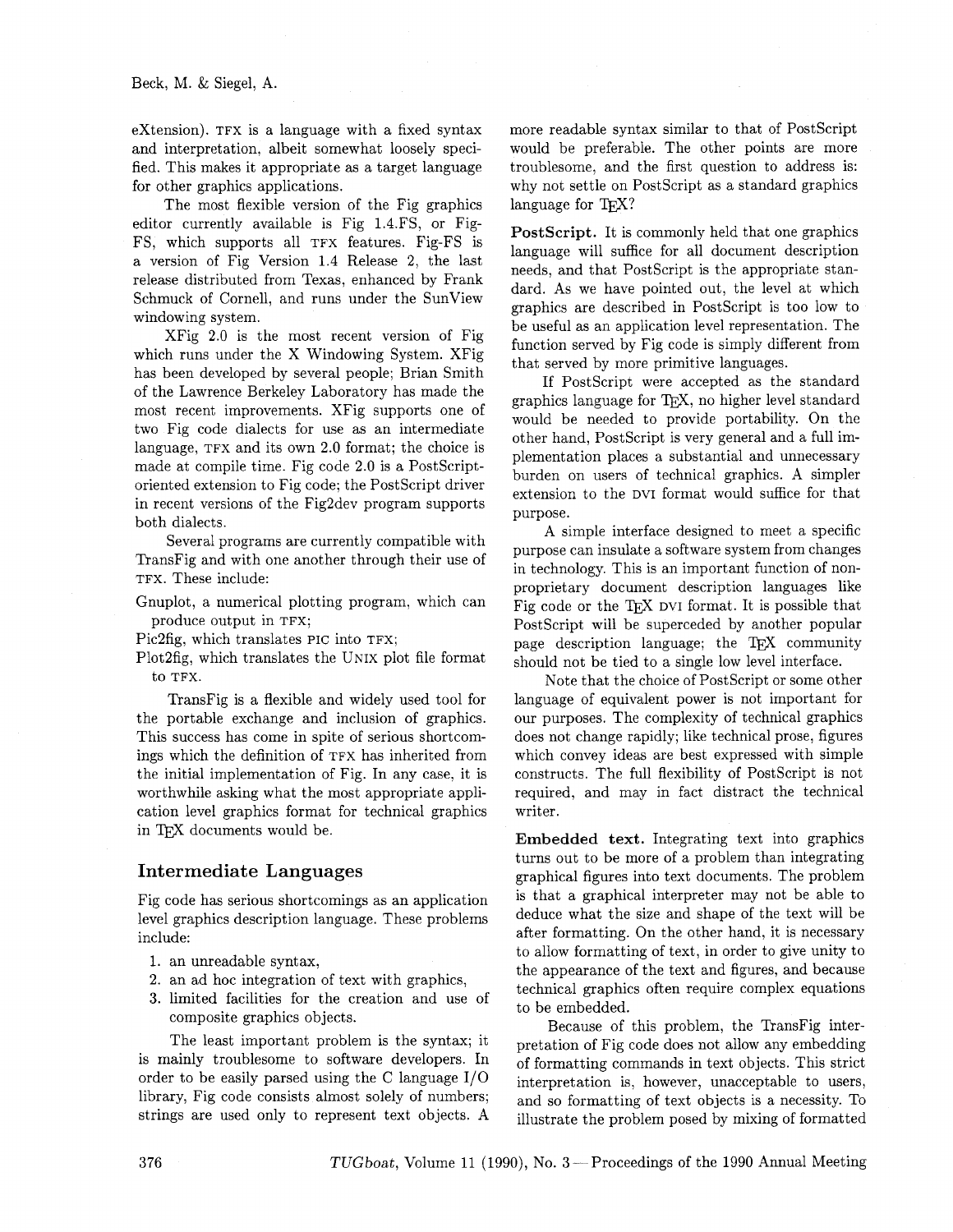and unformatted text, consider how the curly brace character  $(f)$ , which has a special significance to TFX, is handled when it appears in a text object.

When the curly brace character appears in unformatted text, it must be escaped with a backslash  $(\lambda f)$  to indicate that it is not to be interpreted as a control character by TFX. In formatted text, however, control characters are not escaped; the translation program must know which type of text is being handled.

Since Fig code does not provide a means for making the distinction, TransFig takes a heuristic approach: text that has either the font or size field set to a non-default value is assumed not to include formatting commands; a text object which has both text properties set to the special default value is allowed to include such commands. A better way to deal with this problem is by differentiating between three distinct types of text: plain, formatted, and special.

- Plain text contains no formatting commands. Paroperties such as font and size are specified as properties of the text object, but do not appear in the text itself. This treatment of text is the most common in graphics editors.
- Formatted text contains simple formatting commands in a language which is part of the definition of the intermediate language. An appropriate choice might be a subset of IATFX.
- Special text can be expressed in any formatting language; it is not interpreted but is passed through to the output language unchanged. The specific formatter used can be specified as a property. or omitted.

The properties of plain or formatted text must be part of the definition of the language. Furthermore, a reasonably powerful graphics editor should be able to display formatted text. A very sophisticated editor might actually invoke a formatting program to generate output for special text. To allow sufficient space to be left in the containing document, however, the bounding box of special text must be explicitly specified as a property of the text object.

**Intermediate language design goals.** The design of an intermediate graphics representation is a complex matter, with many trade-offs to consider. We can, however, list a number of design goals for such a language:

Fast load and store: since this language will be used by an editor as the main form of graphics storage, it must be very efficiently loaded from and stored to a file.

- Fast display: graphics previewers and editors must be able to interpret the language with minimal computational overhead.
- Easy conversion to other formats: translation of this language to other languages such as PostScript will be very common. Unusual drawing primitives can be a major impediment to this conversion.
- Extensibility: there must be a well defined facility for efficiently adding primitives or attributes to the language. It must be possible to parse extensions to the language without necessarily interpreting the extension.
- User readability: users must be able to understand and edit the language. This is valuable for software debugging and for making manual adjustments to pictures.
- Intuitive interpretation: there must be a direct correspondence between intuitive concepts and language constructs. Unusual constructs lead to bugs, misunderstandings, and lengthy documentation.
- Density: pictures will be archived for long periods of time in this language. The most common constructs should be expressed with as few wasted characters as possible. The judicious use of macros and abreviations is very helpful in this respect.
- Composition: it must be convenient to create compound objects from more primitive objects, and to manipulate these compound objects.

The most important shortcomings of Fig code and PostScript can be understood in terms of these goals. For example, Fig is unreadable and not conveniently extensible; PostScript suffers from high compuational overhead due to high language complexity and low density due a verbose style of punctuation.

### **ApGraph**

Experience with Fig code has demonstrated the usefulness of an application level graphics description language to the TFX community. In spite the shortcomings of Fig code, the use of Fig and Trans-Fig is increasing along with the popularity of the applications which use it. This is the appropriate time to stop and redesign TransFig; code based on preexisting designs and minimal resources is not a sound basis for future development.

At Cornell, Alex Siegel is developing ApGraph, an intermediate language for Application Graphics, which is intended to replace Fig code eventually. **A** new graphics editor based on the X Windowing System will support ApGraph as well as TFX, and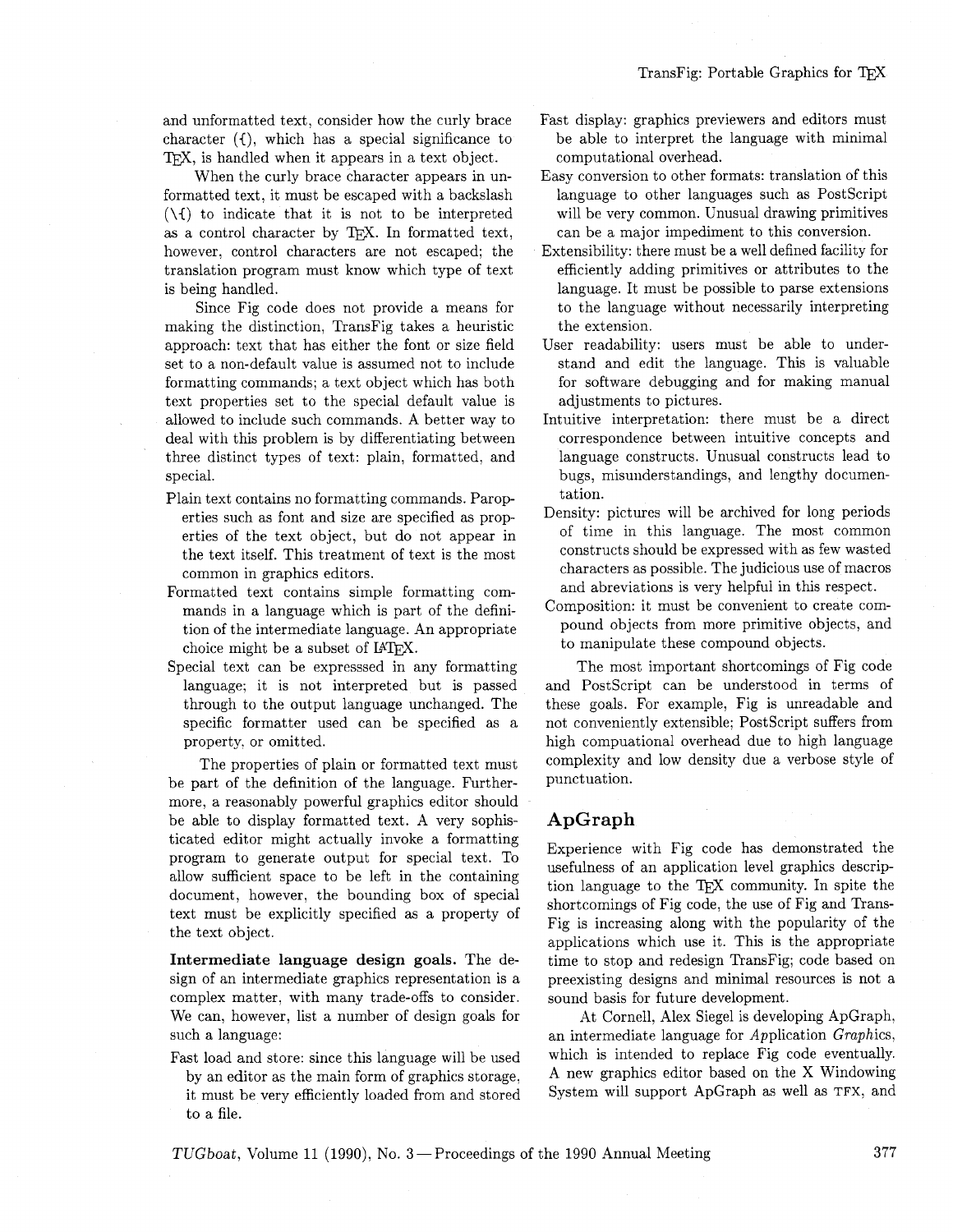TransFig will continue to support both. Further development based on Fig code will, however, cease.

as a standard. We hope that ApGraph will be an<br>attractive option, as it is a simple language oriented<br>towards the technical graphics most needed by<br>the T<sub>E</sub>X community. Of course, other standards<br>comparation including the

#### **Conclusions**

We have defined a set of goals for an application **Bibliography**  level intermediate form for technical graphics in TEX documents. We have seen how the definition of a standard interpretation for Fig code has allowed it to serve the function of an intermediate graphics language. The TransFig package, which implements this standard interpretation of Fig code, is gaining increasing popularity and acceptance in the TFX community, in spite of Fig code's serious shortcomings as a graphics language. We have argued the value to the TFX community of adopting a standard language for application level description of technical graphics, and outlined some design requirements of such a language. ApGraph is being developed as Cornell in the hopes of influencing the definition of such a standard.

#### **Software Availability**

Most of the software described in this article is available without charge from the archive server at Clarkson University (Internet: sun. soe . clarkson. edu). Access is through anonymous FTP or by mail. Many packages, including the most recent version of TransFig, are also avaiable for FTP from Cornell University (Internet: svax. cs . cornell. edu). FTP sites for packages not available from Clarkson are listed below. This information is subject to change.

GnuPlot is available from duke. cs .duke. edu.

Pic2fig is not available for anonymous FTP. Contact author Micah Beck for distribution.

Plot 2fig is available from qed . rice. edu.

Xfig is available from expo. lcs .mit . edu as a contributed client.

#### **Acknowledgements**

The development of TransFig has been made pos-<br>The TEX community has much to gain by<br>adopting some application level graphics language on the network too numerous to list here. The are possible, including the ANSI/ISO standard<br>Computer Graphics Metafile (CGM) format. The<br>best choice of language requires further study and<br>consideration.<br>consideration.<br>tation of Fig has lived on in many incarnations an derived.

- Adobe Systems Incorporated. PostScript Language Reference Manual. Reading, Mass.: Addison-Wesley, 1985.
- Beck, Micah. "TransFig: Portable Figures for TFX" Cornell University Dept. of Computer Science Technical Report #89 - 967, (February 1989)
- Kernighan, B. W. "PIC-A Language for Typesetting Graphics", Software Practice and Experience, 12(1), pp. 1-21 (January 1982)
- Kwok, Conrad. "Extensions to EPIC and IATFX Picture Environment." Software documentation. University of California, Davis, Dept. of Computer Science. (July 1988)
- Lamport, Leslie. *IATFX: A Document Preparation* System. Reading, Mass.: Addison-Wesley, 1986.
- Podar, Sunil. "Enhancements to the Picture Environment of IATFX." State University of New York at Stony Brook, Dept. of Computer Science Technical Report  $#86-17$  (July 1986)
- Wichura, Michael. "The PrCTFX Manual." Software Documentation. The University of Chicago. (November 1986) Second printing, by The T $\overline{r}$ X Users Group, as TEXniques, Number 6, 1987.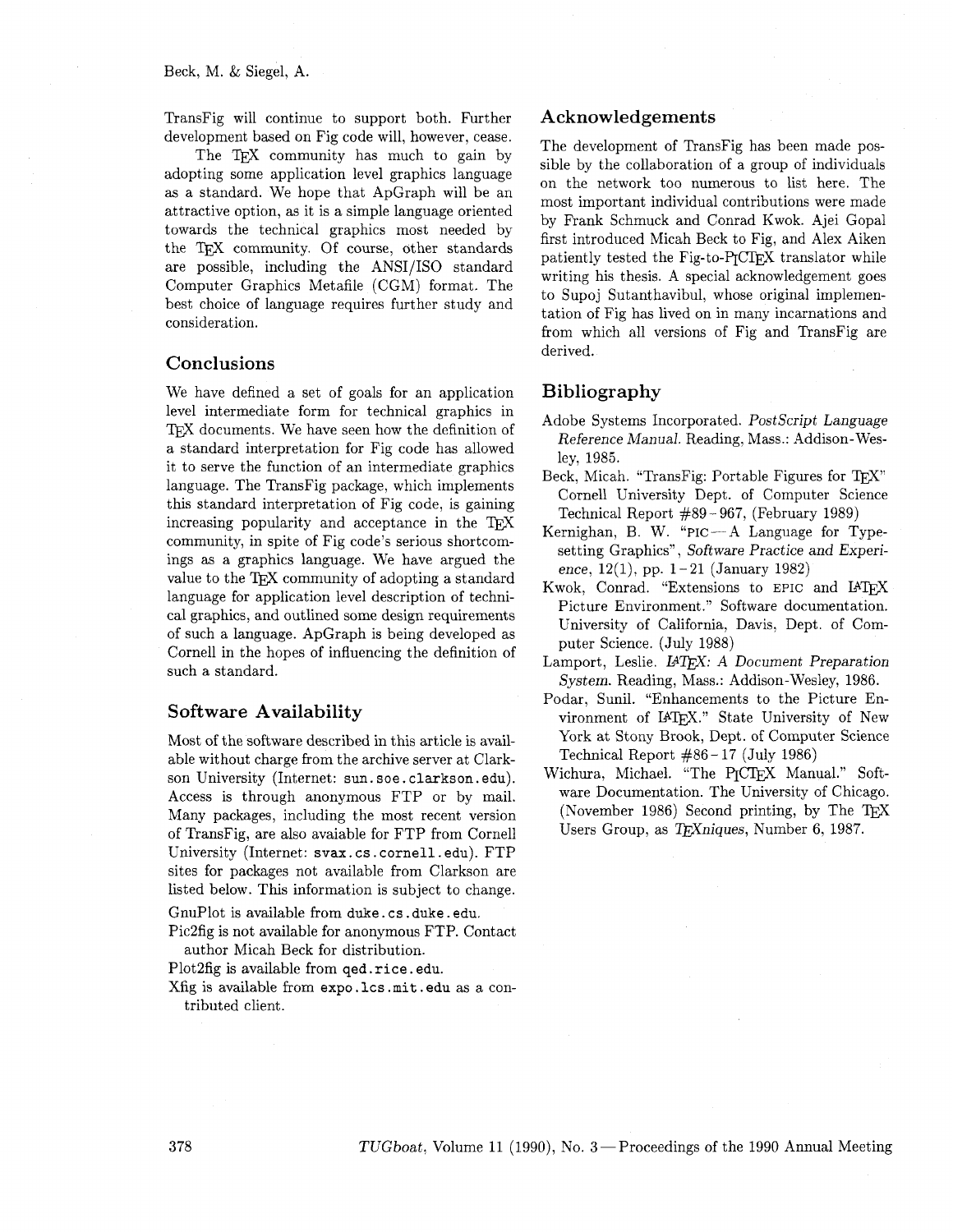# **Appendix**





TUGboat, Volume 11 (1990), No. 3 - Proceedings of the 1990 Annual Meeting